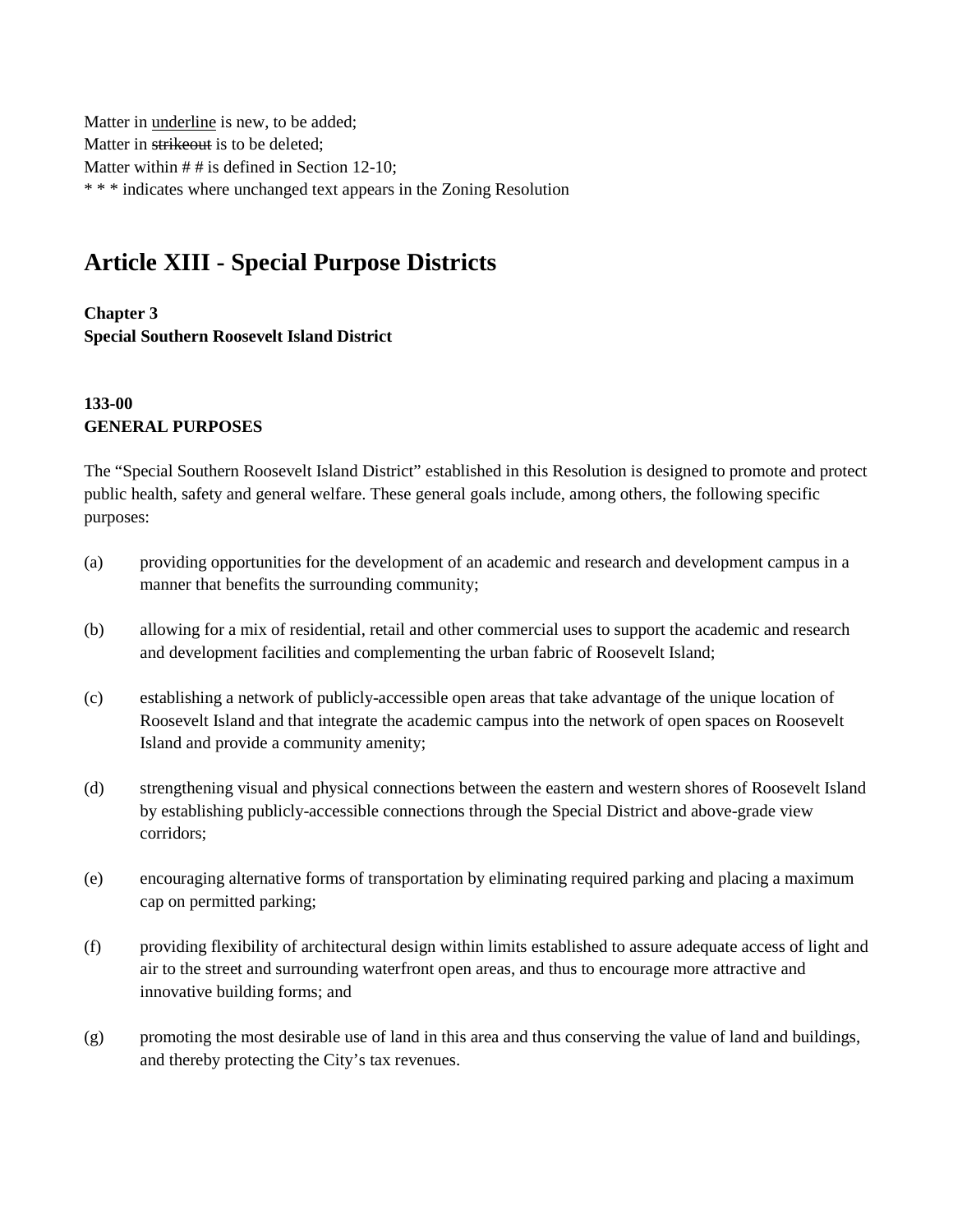#### **133-20 SPECIAL BULK REGULATIONS**

Within the #development parcel#, the special #bulk# regulations of this Section, inclusive, shall apply.

## **133-21 Floor Area Ratio**

The #floor area# provisions of Section 23-14 (Minimum Required Open Space, Open Space Ratio, Maximum Lot Coverage and Maximum Floor Area Ratio), Section 23-15 (Open Space and Floor Area Regulations in R6 through R10 Districts) shall be modified to permit a maximum #residential floor area ratio# of 3.44 without regard to a #height factor#. In addition, the maximum permitted #floor area ratio# for a Use Group 17B research, experimental or testing laboratory shall be 3.40.

## **133-22 Lot Coverage**

The #open space ratio# requirements of Section 23-14 (Minimum Required Open Space, Open Space Ratio, Maximum Lot Coverage and Maximum Floor Area Ratio) Section 23-15 (Open Space and Floor, Area Regulations in R6 through R10 Districts) and the #lot coverage# requirements of Sections 23-14 23-15 and 24-11 (Maximum Floor Area Ratio and Percentage of Lot Coverage) shall not apply. In lieu thereof, the aggregate #lot coverage# for all #buildings# shall comply with the following requirements.

- (a) The maximum #lot coverage# from the #base plane# to a height that is 20 feet above the #base plane# shall be 70 percent.
- (b) The maximum #lot coverage# from a height that is more than 20 feet above the #base plane# to a height that is 60 feet above the #base plane# shall be 60 percent.
- (c) The maximum #lot coverage# from a height that is more than 60 feet above the #base plane# to a height that is 180 feet above the #base plane# shall be 45 percent.
- (d) The maximum #lot coverage# above a height of 180 feet above the #base plane# shall be 25 percent.

The City Planning Commission may authorize an increase in the maximum #lot coverage# as set forth in paragraph (c) of this Section to up to 55 percent, upon finding that such increase is necessary to achieve the programmatic requirements of the development, and will not unduly restrict access of light and air to publiclyaccessible areas and #streets#.